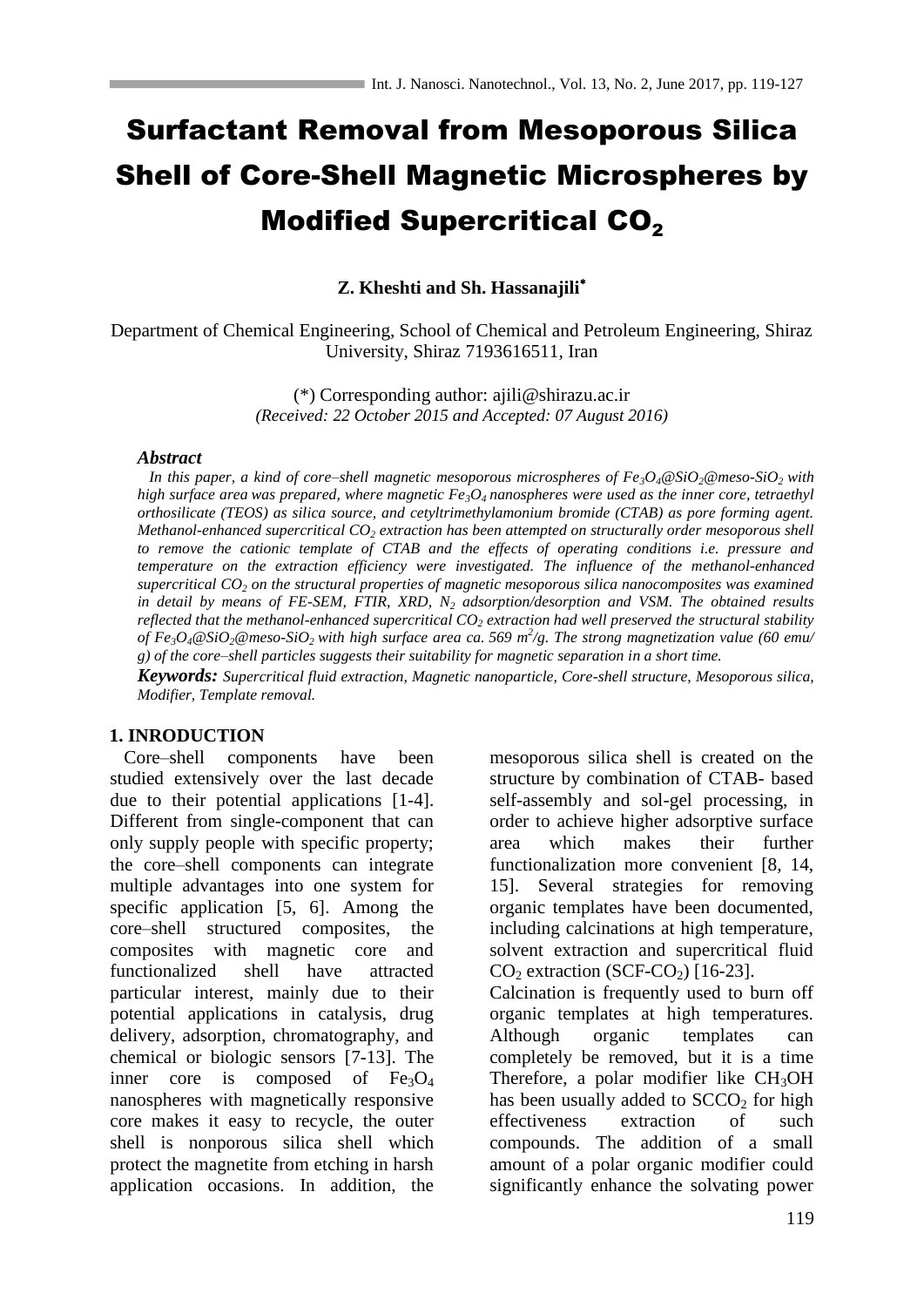of  $SCF-CO<sub>2</sub>$  to targeted organic templates [27-29, 34, 35]. In this paper, we have attempted to prepare a kind of novel  $Fe<sub>3</sub>O<sub>4</sub>$ @SiO<sub>2</sub>@meso-SiO<sub>2</sub> microspheres that was directly introduced into the system by syringe pump with flow rate by a liquid metering pump along with  $CO<sub>2</sub>$  flow. An optimal ratio of  $CH<sub>3</sub>OH/CO<sub>2</sub>$  (0.1/1.0) ml/min) as feed and the extraction time of 3 h which were found out from other studies [26, 32, 33], used in this work. Then, the system was slowly depressurized at the experimental temperature. The surfactant (CTAB) was dissolved into the  $SCF-CO<sub>2</sub>$  in order to extract the template without any damaging effects on the structure of core-shell. The properties of the obtained materials were characterized by transmission electron microscopy (TEM), scanning electron microscopy (SEM),  $N_2$  adsorption-desorption and Xray powder diffraction. The synthesized sample had a higher pore volume and surface area than those of the microspheres reported in the latest literatures [8, 17, 25, 36-38]

# **2. EXPERIMENTAL**

# **2.1. Materials**

Ferric chloride hexahydrate (FeCl<sub>3</sub>.6H<sub>2</sub>O), ferrous choliride teterahydrate  $(FeCl<sub>2</sub>.4H<sub>2</sub>O)$ , tetraethyl orthosilicate  $(TEOS)$ ,  $NH_4OH$  (28%), cetyltrimethylammonium bromide (CTAB), toluene and absolute alcohol (EtOH) were purchased from Merck Co., Germany.

#### **2.2. Methods 2.2.1. Synthesis of Magnetic Nanoparticles (MNPs)**

 Fe3O<sup>4</sup> magnetic nanoparticles (MNPs) were synthesized by chemical coprecipitation method [39]. Briefly, FeCl<sub>3</sub>.6H<sub>2</sub>O and FeCl<sub>2</sub>.4H<sub>2</sub>O (molar ratio, 1:2) were dissolved in deionized water. At  $80^{\circ}$ C about 20 ml of NH<sub>4</sub>OH solution was added under vigorous stirring in the presence of nitrogen atmosphere for 20

min. Afterwards, the black precipitate  $Fe<sub>3</sub>O<sub>4</sub>$  was collected, washed with ethanol and deionized water and dried at  $60^{\circ}$ C under vacuum overnight.

# **2.2.2. Synthesis** of Fe<sub>3</sub> $O_4@SiO_2$ **Nanoparticles**

 Silica was coated on MNPs, by dispersing the MNPs in a flask containing 80 ml of ethanol and 20 ml of deionized water followed by sonication. The pH was maintained at 10 throughout the process by addition of ammonium hydroxide. During sonication, 0.4 ml of TEOS was added dropwise and after stirring for 8 h in the presence of nitrogen gas, the products were collected and washed with ethanol and deionized water, and dried under vacuum at  $80^{\circ}$ C for 4 h.

# **2.2.3. Synthesis of Fe3O4@SiO2@***meso***-SiO<sup>2</sup> Microspheres**

 The core-shell magnetic mesoporous Fe<sub>3</sub>O<sub>4</sub>@SiO<sub>2</sub>@meso-SiO<sub>2</sub> microspheres with large mesopore size were prepared by the methodology described in ref [15] with some modifications. As-made  $Fe<sub>3</sub>O<sub>4</sub> @ SiO<sub>2</sub> nanoparticles were dispersed$ in a mixed solution containing ethanol (30ml), deionized water (40 ml), and concentrated ammonia solution (1.5ml), and the solution was ultrasonicated for 45 min. then, CTAB (0.3 gr) was added into solution and ultrasonicated for another 45 min. subsequently, 0.5 ml of TEOS was added dropwise to the solution, after mechanical agitation for 10 h, the obtained particles were separated, washed with deionized water and dried under vacuum.

# **2.2.4. Template Removal**

The methanol enhanced-SCF- $CO<sub>2</sub>$ extraction, used for template CTAB removal from as-synthesized adsorbent, according to the method described in the literature [28, 30, 31, 34]. The experimental procedure may be briefed as follows. An as-synthesized Fe<sub>3</sub>O<sub>4</sub>@SiO<sub>2</sub>@meso-SiO<sub>2</sub> microsphere was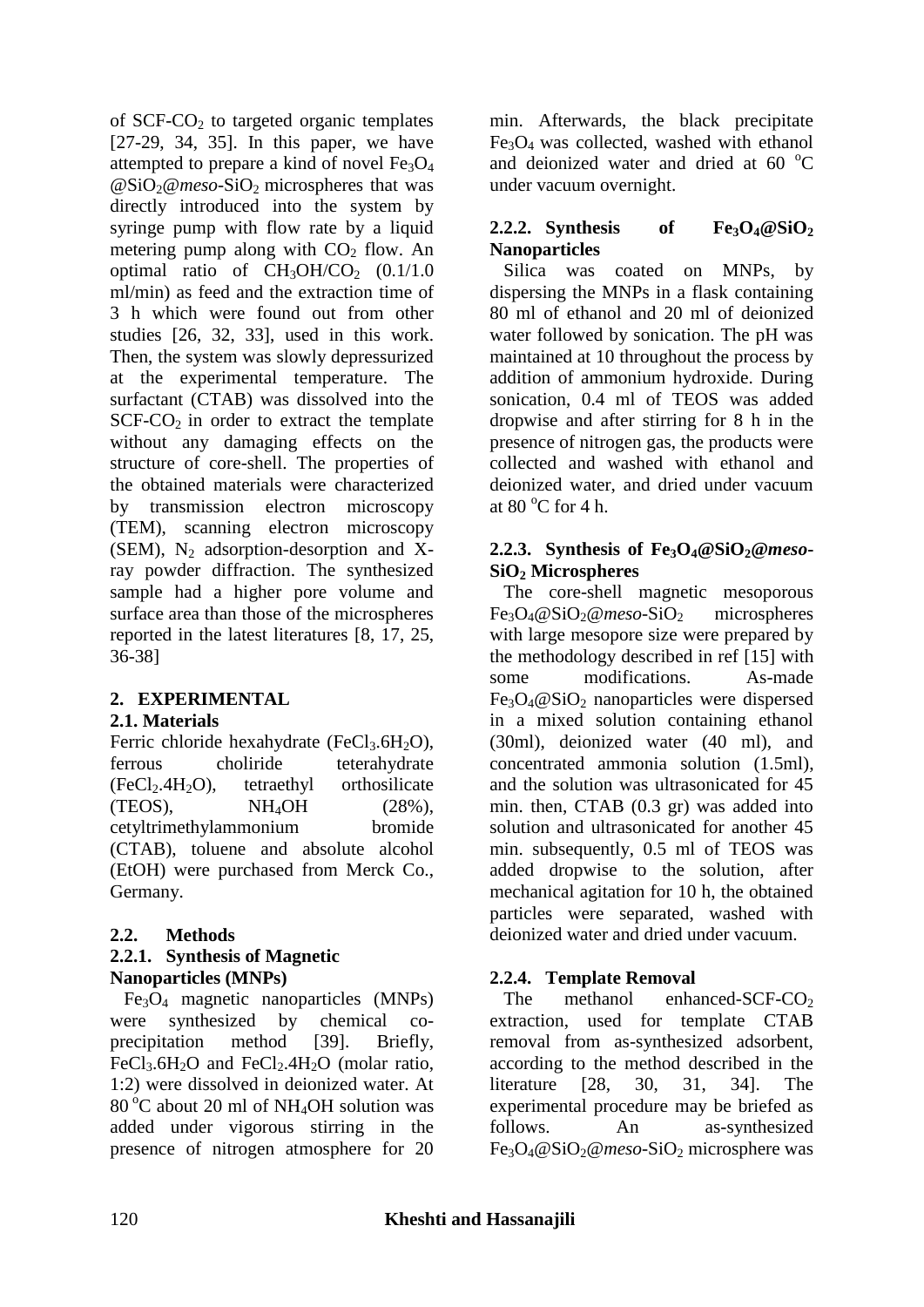packed in the extraction vessel. The liquid  $CO<sub>2</sub>$  were introduced into vessel (with flow rate 1 ml/min) by high pressure metering pump for 3 h. Methanol as polar modifier CO2/modifier in the extraction vessel and removed from structure. A schematic of the experimental setup is shown in Fig.1. To study the influence of operating conditions, different temperatures between  $70-90^{\circ}$ C and pressures in the range 150 to 210 bar were chosen and the amount of template in the samples were determined by thermogravimetric analysis (TGA). The extraction efficiency was estimated by measuring the amount of template remaining on the both as-synthesized and methanol-enhanced-SCF-CO<sub>2</sub> processed samples by comparing their weight losses.



*Figure 1. A schematic diagram for the experimental apparatus of modifier supercritical CO<sup>2</sup> extraction: (1) CO<sup>2</sup> cylinder, (2) condenser, (3) pump, (4) methanol reservoir (5) pump, (6) extraction vessel, (7) collection tube.*

## **3. CHARACTERIZATION**

 Fourier transform-infrared (FT-IR) spectra were recorded on a Perkin-Elmer spectrophotometer using KBr pellet technique. Structure and morphology of the products were characterized by field emission scanning electron microscopy (FE-SEM, Hitachi1460, Japan). Nitrogen adsorption and desorption isotherm were measured at a liquid nitrogen temperature (77K) using a PHS-1020 (PHS, CHINA) analyzer. The specific surface area was calculated by the Brunaure-Emmett-Teller (BET) method. Pore volume and porosity

were determined using Barret-Joyner-Halenda (BJH) model, respectively. X-ray diffraction (XRD) measurements were carried out with Burker AXS D8-advance X-ray diffractometer with  $CuK_{\alpha}$  radiation. Thermogravimetric analysis (TGA) data were determined on Mettle-Toledo thermal instrument from 20 to 750  $^{\circ}$ C with a heating rate of 10  $\mathrm{C/min}$  under nitrogen flow. Particle size analyzer was utilized using PSA (JAPA Horiba LB 550).

#### **4. RESULTS AND DISCUSSION 4.1. Effect of Temperature and Pressure**

 The experimental conditions for performing methanol-enhanced-SCF-CO<sub>2</sub> of CTAB were optimized with as-prepared Fe3O4@SiO2@*meso*-SiO<sup>2</sup> microspheres regard to extraction temperature and pressure. Fig. 2a shows the TGA results of the SCF-processed samples with respective pressure 150, 180 and 210 bar (T:  $80^{\circ}$ C,  $CH<sub>3</sub>OH/CO<sub>2</sub>$  ratio: 0.1/1.0 ml/min, t: 3h) along with the as-synthesized sample. The increase in extraction efficiency can be attributed to the increase in density and solvating ability of the supercritical fluid with increasing pressure. Therefore, the optimized pressure (180 bar) for higher extraction of templates (78%) is obtained. Fig. 2b shows the TGA results of the SCFprocessed samples with respective temperature 70, 80 and 90  $^{\circ}$ C (P: 180 bar,  $CH<sub>3</sub>OH/CO<sub>2</sub>$  ratio: 0.1/1.0 ml/min, t: 3h) along with the as-synthesized sample. As seen, at 180 bar the increase of temperature from 70 to 80 $^{\circ}$ C results in the increase of the extraction efficiency (78%), whereas the increase of temperature above 80  $^{\circ}$ C leads to the decrease of the extraction efficiency approximately. This is may be related to the cationic nature of CTAB which leads to its strong attachment to the matrix pore surface via electrostatic

interaction [40]. Thus to effectively remove the template CTAB, the matrix/template interactions must be overcome through thermal energy supplied during extraction by selective interaction of the  $CO<sub>2</sub>$ -modifier molecules with the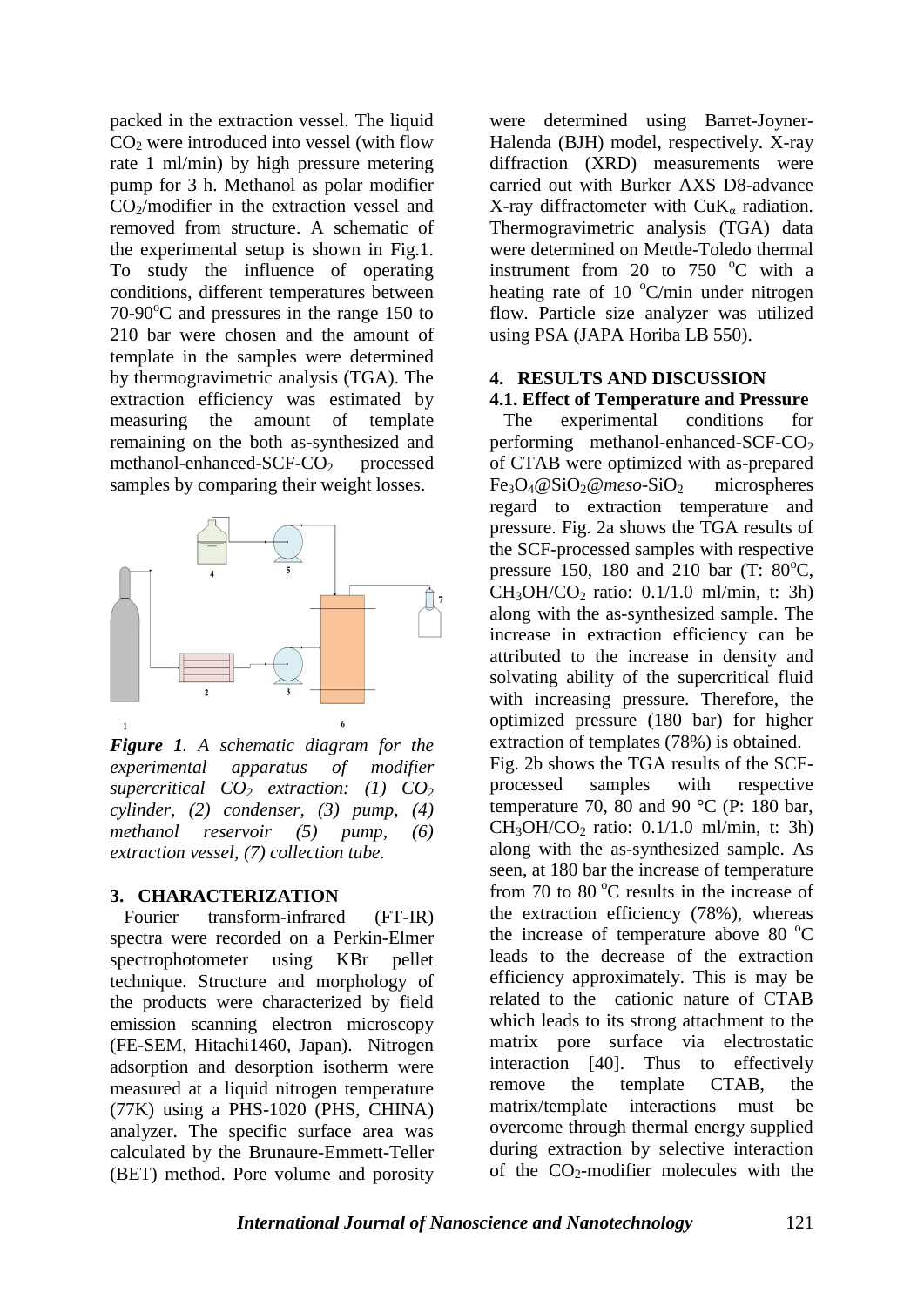matrix-template complex. By increasing the temperature above  $80^{\circ}$ C, the extraction efficiency decreased due to decreased the solubility of template in the supercritical fluid. Similar observations have been reported in several researches [41-43]. From the above results, the optimum temperature and pressure for effectively extraction of CTAB from the structure with  $CO_2$ -methanol mixture are 80  $^{\circ}$ C and 180 bar, respectively. The extraction efficiencies obtained at different pressures and temperatures are shown in Table 1. In the following parts, the structural properties of resultant optimized samples were characterized in detail.



*Figure 2. TGA curves of as-synthesized Fe3O4@SiO2@ meso-SiO<sup>2</sup> sample powders and SCF- processed samples with (a) different pressures (T: 80°C, CH3OH/CO<sup>2</sup> ratio: 0.1/1.0 ml/min, t: 3h) and (b) different temperatures (P: 180 bar, CH3OH/CO2 ratio: 0.1/1.0 ml/min, t: 3h).*

| Table 1. SCF extraction efficiency obtained |
|---------------------------------------------|
| at different pressures and temperatures.    |

| ar aiffer en pressures and remperatures. |                              |  |
|------------------------------------------|------------------------------|--|
| Condition                                | <b>Extraction Efficiency</b> |  |
|                                          | (% )                         |  |
|                                          |                              |  |
| P=150 bar & T=80 $^{\circ}$ C            | 68                           |  |
| P=180 bar & T=80 $^{\circ}$ C            | 78                           |  |
| P=210 bar & T=80 $^{\circ}$ C            | 79                           |  |
| T=70 °C & P= 180 bar                     | 62                           |  |
| T=80 °C & P= 180 bar                     | 78                           |  |
| T=90 °C & P= 180 bar                     | 75                           |  |

#### **4.2. Characterization of the Multifunctional Mesoporous Microspheres 4.2.1 Morphological Study**

The particle size and morphology of  $Fe<sub>3</sub>O<sub>4</sub>$ ,  $Fe<sub>3</sub>O<sub>4</sub> @SiO<sub>2</sub>$  and Fe3O4@SiO2@*meso*-SiO<sup>2</sup> were analyzed by FE-SEM micrographs and PSA images. The mean diameter of  $Fe<sub>3</sub>O<sub>4</sub>$  nanoparticles is 7 nm with a spherical shape as shown in Fig. 3a. Moreover, the  $Fe<sub>3</sub>O<sub>4</sub>$  nanoparticles are composed of many smaller nanoparticles with rough surface. After the sol-gel process, the  $Fe<sub>3</sub>O<sub>4</sub>@SiO<sub>2</sub>$  particles had an overall mean diameter of  $\sim$  18 nm (Fig. 3b) and the smooth surfaces of the obtained  $Fe<sub>3</sub>O<sub>4</sub>@SiO<sub>2</sub>nanoparticles$ indicate that the  $SiO<sub>2</sub>$  layer was coated successfully onto the  $Fe<sub>3</sub>O<sub>4</sub>$  nanoparticles. In Fig 3.c we can observe that Fe<sub>3</sub>O<sub>4</sub>@SiO<sub>2</sub>@meso-SiO<sub>2</sub> microspheres still exhibit a core-shell structure with about 370 nm diameter.

## **4.2.2. Fourier Transform Infrared Spectroscopy Analysis**

The FTIR spectra of  $Fe<sub>3</sub>O<sub>4</sub>$  and Fe3O4@SiO2@*meso*-SiO<sup>2</sup> are shown in Fig.4. The typical absorption peak for Fe<sub>3</sub>O<sub>4</sub> at 594 cm<sup>-1</sup> is an indication of the presence of Fe-O [44-46]. The weak and broad band around  $3440 \text{ cm}^{-1}$  is the typical O-H stretching vibration modes of adsorbed water [46, 47].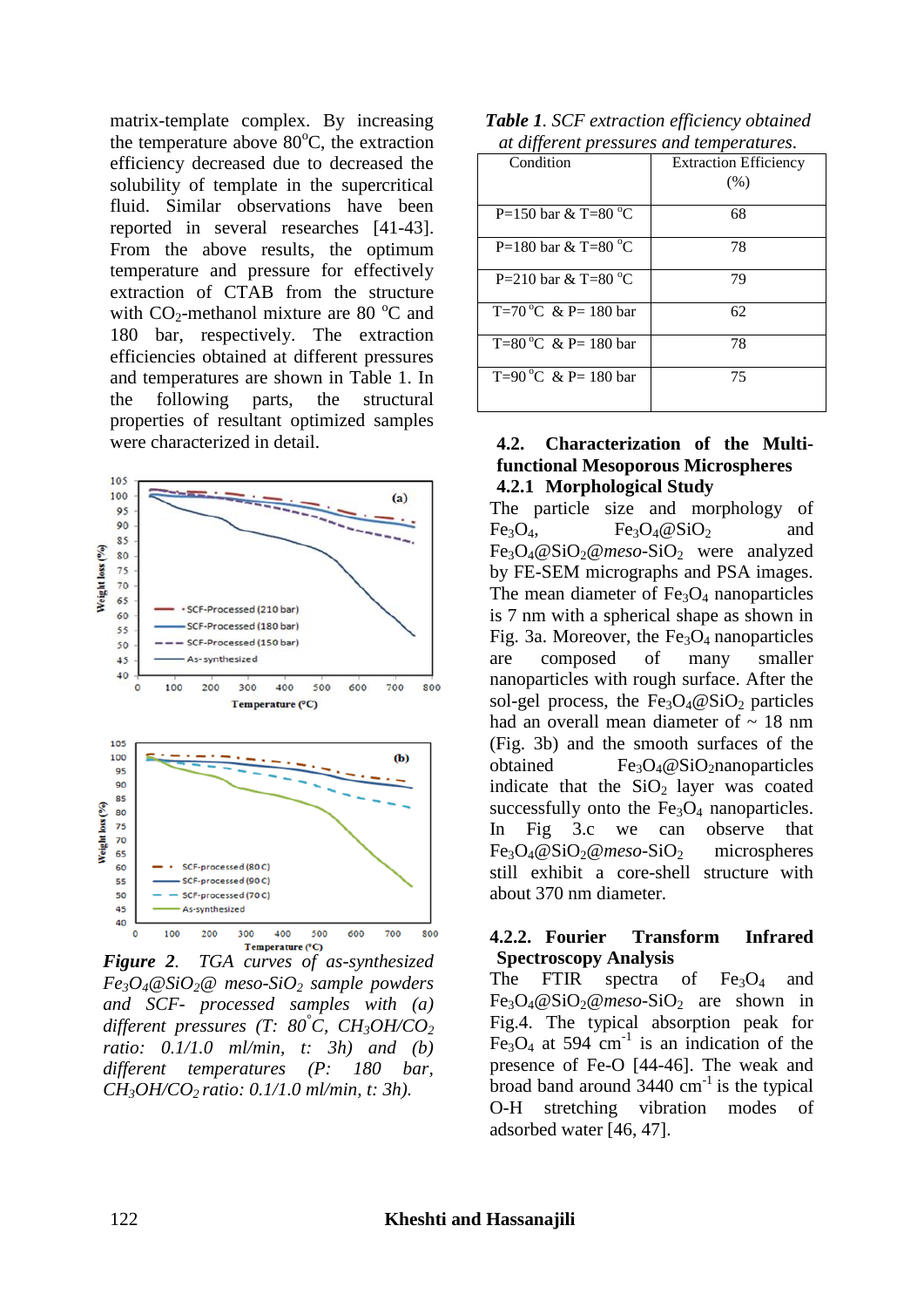

*Figure 3. FE-SEM images and PSA results of* (a)  $Fe_3O_4$ , (b)  $Fe_3O_4@SiO_2$  *and* (c)  $Fe<sub>3</sub>O<sub>4</sub>@SiO<sub>2</sub>@meso-SiO<sub>2</sub>$ .

The adsorption peaks at 1056 and 801 cm<sup>-1</sup> result from asymmetric and symmetric vibration of Si-O-Si band in oxygen-silica tetrahedron, which confirms that the formation of silica layer on the surface of magnetic nanoparticles [17, 47-49].

# **4.2.3. N<sup>2</sup> Adsorption-Desorption Isotherm**

The  $N_2$  adsorption-desorption isotherm of Fe<sub>3</sub>O<sub>4</sub>@SiO<sub>2</sub>@meso-SiO<sub>2</sub> in Fig.5



*Figure 4. FTIR spectra of (a) Fe3O<sup>4</sup> and*   $(b) Fe<sub>3</sub>O<sub>4</sub>@SiO<sub>2</sub>@meso-SiO<sub>2</sub>$ .

shows IV-type curve with  $H_1$ -hysteresis loop, which is usually attributed to the presence of well-uniform mesopores [25, 36]. The average mesopore size of these sample is 2.5 nm. The BET surface area and pore volume are  $568.729 \text{ m}^2 \text{ g}^{-1}$  and  $0.55$  cm<sup>3</sup> g<sup>-1</sup>, respectively. As shown in Table 2 the obtained surface area and pore volume are higher than those samples which have been made by calcination or solvent extraction methods in previous studies. Therefore this large pore volume (size) can be very beneficial for the surface treatment to provide the opportunity for selective adsorption.



*Figure 5. Nitrogen adsorption-desorption*   $of Fe<sub>3</sub>O<sub>4</sub>@SiO<sub>2</sub>@meso-SiO<sub>2</sub>$ .

#### **4.2.4. XRD Analysis**

 The XRD patterns of the samples, including Fe<sub>3</sub>O<sub>4</sub>, Fe<sub>3</sub>O<sub>4</sub>@SiO<sub>2</sub> and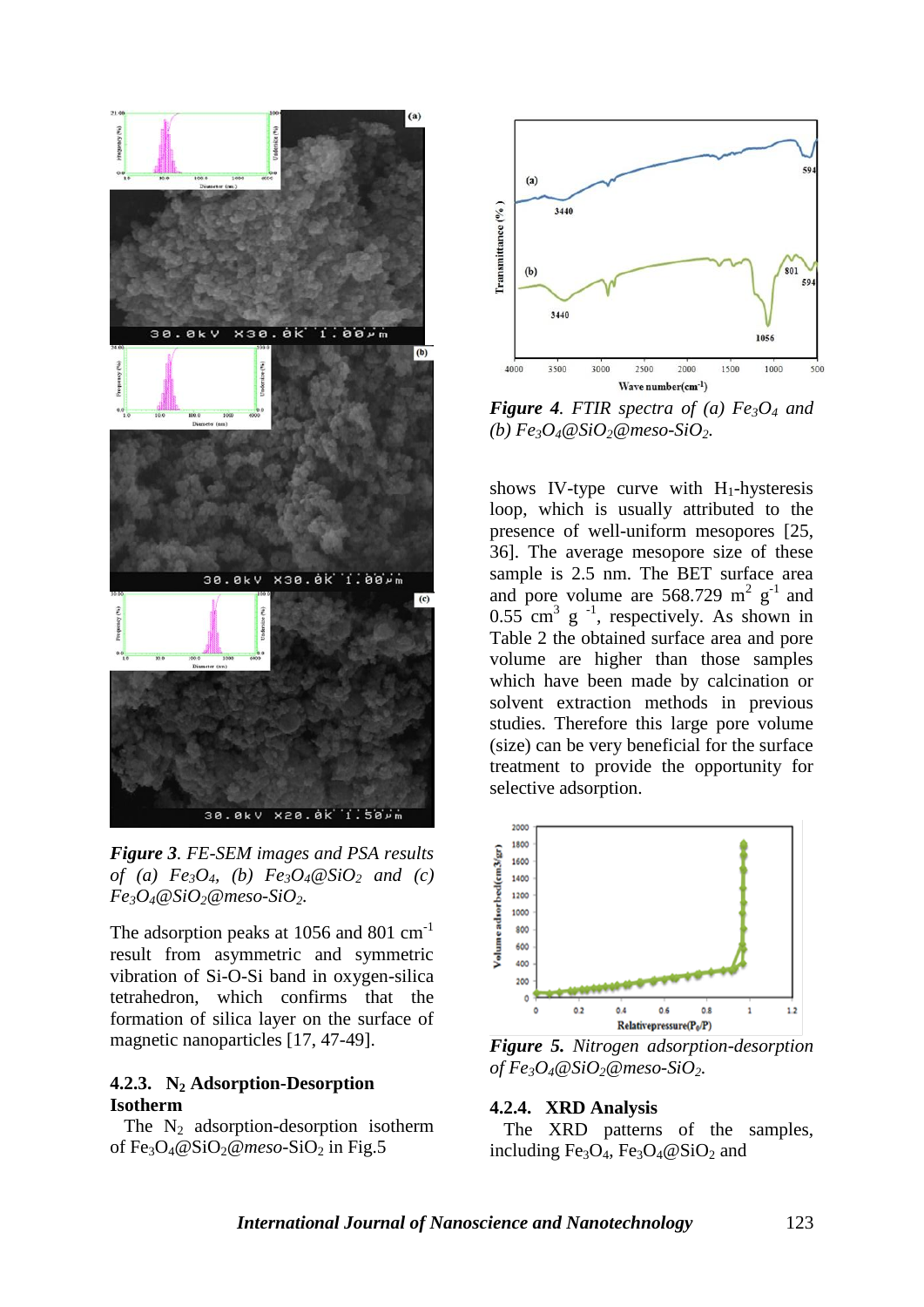*Table 2. Comparison of pore features for Fe3O4@SiO2@meso-SiO2 microsphere in* 

| references.                              |                                      |           |  |  |
|------------------------------------------|--------------------------------------|-----------|--|--|
| Pore volume<br>$\text{ (cm}^3\text{/g)}$ | <b>BET</b> surface<br>area $(m^2/g)$ | Reference |  |  |
| 0.41                                     | 378                                  | [8]       |  |  |
| 0.28                                     | 274                                  | $[38]$    |  |  |
| 0.18                                     | 403                                  | $[16]$    |  |  |
|                                          | 359                                  | $[37]$    |  |  |
| 0.24                                     | 202                                  | $[17]$    |  |  |
| 0.21                                     | 293                                  | $[26]$    |  |  |
| 0.55                                     | 569                                  | This work |  |  |

Fe<sub>3</sub>O<sub>4</sub>@SiO<sub>2</sub>@meso-SiO<sub>2</sub> are presented in Fig.6. Five characteristics peaks occurred at 20 of 30.25 $^{\circ}$ , 35.64 $^{\circ}$ , 43.26 $^{\circ}$ , 53.66 $^{\circ}$ , 57.18 $^{\circ}$  and 62.78 $^{\circ}$  could be assigned to 220, 311, 400, 422, 511 and 440 for  $Fe<sub>3</sub>O<sub>4</sub>$ were similar to the other samples which indicates that the crystalline structure of  $Fe<sub>3</sub>O<sub>4</sub>$  were pure and there was no phase change in MNPs before and after surface coating and modification [50].



*Figure 6. XRD patterns of (a) Fe<sub>3</sub>O<sub>4</sub>, (b)*  $Fe<sub>3</sub>O<sub>4</sub> @ SiO<sub>2</sub> and (c) Fe<sub>3</sub>O<sub>4</sub> @ SiO<sub>2</sub> @ meso-$ *SiO2.*

#### **4.2.5. Vibrating Sample Magnetometer (VSM)**

The magnetic hysteresis loops of  $Fe<sub>3</sub>O<sub>4</sub>$ and Fe<sub>3</sub>O<sub>4</sub>@SiO<sub>2</sub>@meso-SiO<sub>2</sub> are shown

in Fig. 8 at room temperature. The saturation magnetizations of  $Fe<sub>3</sub>O<sub>4</sub>$  and  $Fe<sub>3</sub>O<sub>4</sub>@SiO<sub>2</sub>@meso-SiO<sub>2</sub>$  were 82 and 60 emu/g, which suggested that magnetic mesoporous silica show excellent magnetic property and they can be rapidly separated from solution with permanent hand-held magnets within a 20 second.



*Figure 7. Separation of the*   $Fe<sub>3</sub>O<sub>4</sub> @SiO<sub>2</sub> @meso-SiO<sub>2</sub> particles by a$ *magnet during 20 s.*



*<i>Figure 8. VSM curves of (a) Fe<sub>3</sub>O<sub>4</sub> and (b)*  $Fe<sub>3</sub>O<sub>4</sub>@SiO<sub>2</sub>@meso-SiO<sub>2</sub>$ 

#### **5. CONCLUSION**

 In this study, we prepared a novel Fe3O4@SiO2@*meso*-SiO<sup>2</sup> microspheres with high BET surface area and superparamagnetic properties. The application of supercritical  $CO<sub>2</sub>$ -methanol mixture extraction has been examined for synthesized magnetic mesoporous powders with cetyltrimethylamonium bromide as the organic template. The effect of pressure and temperature on the extraction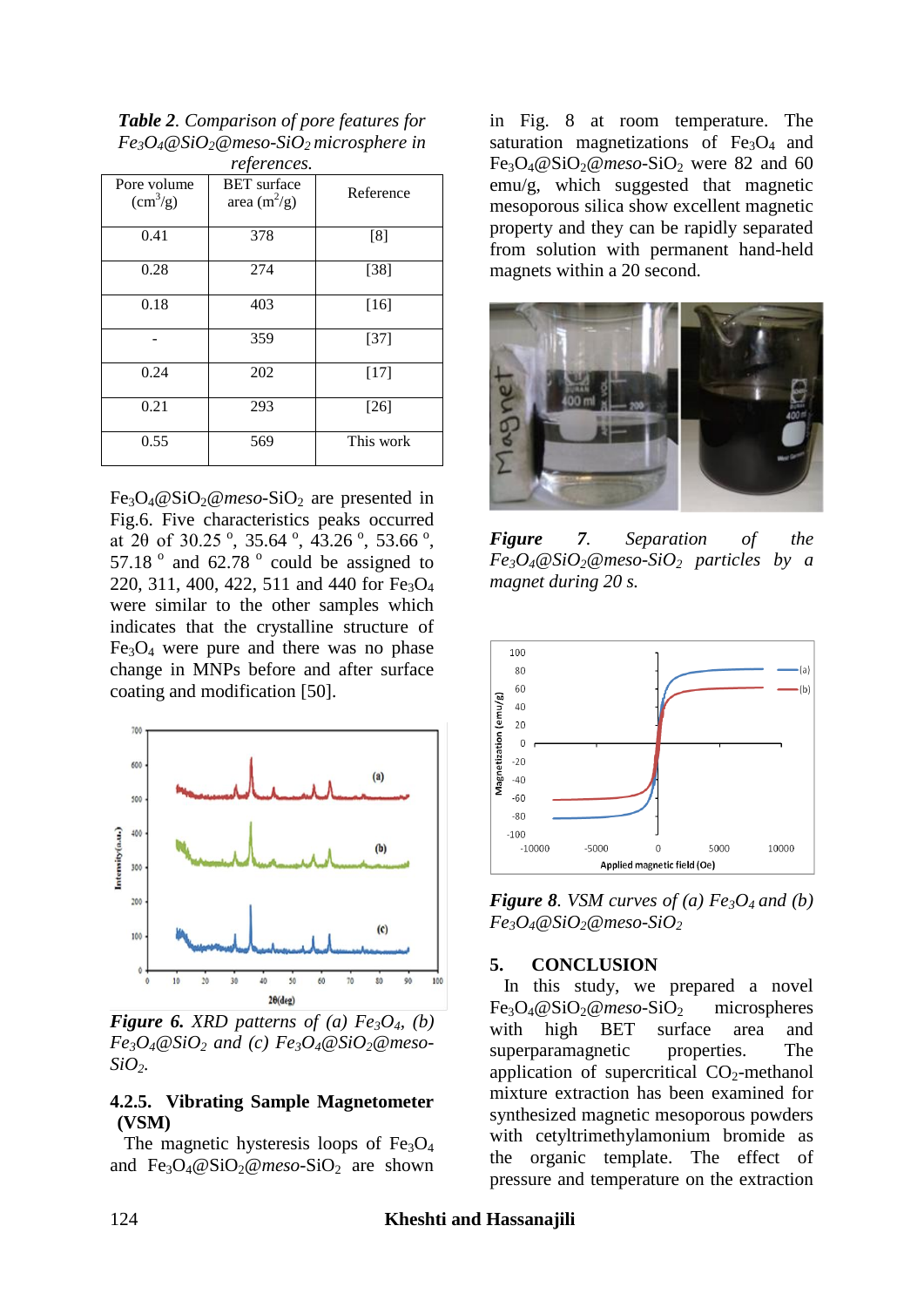efficiency of CTAB is discussed in detail. The results indicated that over 75% of the organic template can be successfully recovered within 3 h under optimal conditions of 180 bar and 80  $^{\circ}$ C. Besides, the characterization studies depicted that the morphology and structure of  $Fe<sub>3</sub>O<sub>4</sub>$  did not change significantly due to the coating, template extraction and modification stages.

#### **6. ACKNOWLEDGEMENT**

Dr. Feridun Esmaeilzadeh, department of Chemical Engineering, Shiraz University, is greatly acknowledged for his technical support for our experiments. The authors are also grateful to Dr. Ghodratollah Absalan, department of chemistry, collage of science, Shiraz University for his kind assistance**.**

#### **REFERENCES**

- 1. Nikje, M. M. A., Sarchami, L.,Rahmani, L. (2015). "Fabrication of 2-Chloropyridine-Functionalized Fe3O4/Amino-Silane Core–Shell Nanoparticles", *International Journal of Nanoscience and Nanotechnology,* 11: 39-44.
- 2. Teng, X., Black, D., Watkins, N. J., Gao, Y., Yang, H. (2003). "Platinum-Maghemite Core−Shell Nanoparticles Using a Sequential Synthesis", *Nano Letters,* 3: 261-264.
- 3. Jiang-Ying Li, S. X., Pan, J., Qian, Y. (May 12, 2010 ). "Hydrothermal Synthesis and Electrochemical Properties of Urchin-Like Core−Shell Copper Oxide Nanostructures", *Physics and Chemistry,* 114 (21): 9645–9650.
- 4. Zhu, C.-L., Zhang, M.-L., Qiao, Y.-J., Xiao, G., Zhang, F., Chen, Y.-J. (2010). "Fe3O4/TiO2 Core/Shell Nanotubes: Synthesis and Magnetic and Electromagnetic Wave Absorption Characteristics", *The Journal of Physical Chemistry C,* 114: 16229-16235.
- 5. Hu, J. Q., Zhan Y. B., J. H., Golberg, D. (2004). "Si∕ZnS and Si∕ZnSe core/shell nanocrystal structures", *Applied Physics Letters,* 85: 3593.
- 6. Cao, J., Hong, J.-Z. S., J., Li, H.-Y., Chen, H.-Z., Wang, M. (January, 2004). "Carbon Nanotube/CdS Core–Shell Nanowires Prepared by a Simple Room-Temperature Chemical Reduction Method", *ADVANCED MATERIALS,* 16: 84–87.
- 7. Jennifer L. Lyon, D. A. F., Stone, M. B., Schiffer, P., Williams, . E. (March 20, 2004 ). "Synthesis of Fe Oxide Core/Au Shell Nanoparticles by Iterative Hydroxylamine Seeding", *Nano Letters,* 4: 719–723.
- 8. Yang, P., Quan, Z., Hou, Z., Li, C., Kang, X., Cheng, Z., Lin, J. (2009). "A magnetic, luminescent and mesoporous core–shell structured composite material as drug carrier", *Biomaterials,* 30: 4786-4795.
- 9. Zhang, M., Wu, Y., Feng, X., He, X., Chen, L., Zhang, Y. (2010). "Fabrication of mesoporous silicacoated CNTs and application in size-selective protein separation", *Journal of Materials Chemistry,* 20: 5835-5842.
- 10. Won, Y.-H., Aboagye, D., Jang, H. S., Jitianu, A., Stanciu, L. A. (2010). "Core/shell nanoparticles as hybrid platforms for the fabrication of a hydrogen peroxide biosensor", *Journal of Materials Chemistry,* 20: 5030-5034.
- 11. Li, Y., Wu, J., Qi, D., Xu, X., Deng, C., Yang, P., Zhang, X. (2008). "Novel approach for the synthesis of Fe3O4@TiO2 core-shell microspheres and their application to the highly specific capture of phosphopeptides for MALDI-TOF MS analysis", *Chemical Communications*: 564-566.
- 12. Moradian, M., Moradian, M., Boroumand, Z. (2013). "A New and Efficient Method for the Adsorption and Separation of Arsenic Metal Ion from Mining Waste Waters of Zarshouran Gold Mine by Magnetic Solid-Phase Extraction with Modified Magnetic Nanoparticles", *International Journal of Nanoscience and Nanotechnology,* 9: 121-126.
- 13. Khayat Sarkar, Z., Khayat Sarkar, F. (2013). "Selective Removal of Lead (II) Ion from Wastewater Using Superparamagnetic Monodispersed Iron Oxide (Fe3O4) Nanoparticles as a Effective Adsorbent", *International Journal of Nanoscience and Nanotechnology,* 9: 109-114.
- 14. Xu, Z., Li, C., Kang, X., Yang, D., Yang, P., Hou, Z., Lin, J. (2010). "Synthesis of a Multifunctional Nanocomposite with Magnetic, Mesoporous, and Near-IR Absorption Properties", *The Journal of Physical Chemistry C,* 114: 16343-16350.
- 15. Deng, Y., Qi, D., Deng, C., Zhang, X., Zhao, D. (2008). "Superparamagnetic High-Magnetization Microspheres with an Fe3O4@SiO2 Core and Perpendicularly Aligned Mesoporous SiO2 Shell for Removal of Microcystins", *Journal of the American Chemical Society,* 130: 28-29.
- 16. Zhao, L., Chi, Y., Yuan, Q., Li, N., Yan, W., Li, X. (2013). "Phosphotungstic acid anchored to amino– functionalized core–shell magnetic mesoporous silica microspheres: A magnetically recoverable nanocomposite with enhanced photocatalytic activity", *Journal of Colloid and Interface Science,* 390: 70-77.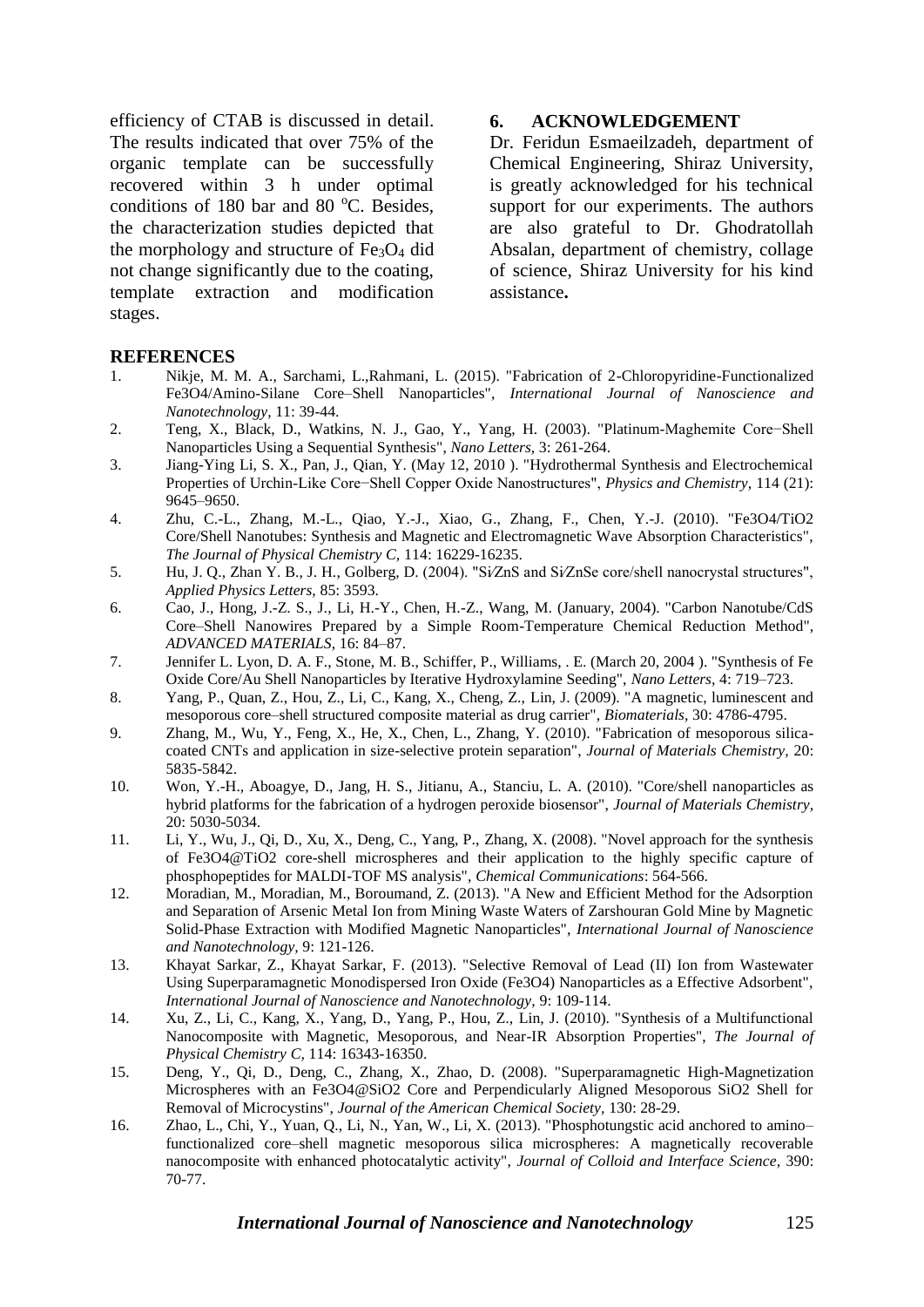- 17. Li, W., Zhang, B., Li, X., Zhang, H., Zhang, Q. (2013). "Preparation and characterization of novel immobilized Fe3O4@SiO2@mSiO2–Pd(0) catalyst with large pore-size mesoporous for Suzuki coupling reaction", *Applied Catalysis A: General,* 459: 65-72.
- 18. Yuan, Q., Li, N., Chi, Y., Geng, W., Yan, W., Zhao, Y., Li, X., Dong, B. (2013). "Effect of large pore size of multifunctional mesoporous microsphere on removal of heavy metal ions", *Journal of Hazardous Materials,* 254–255: 157-165.
- 19. Wu, S., Wang, H., Tao, S., Wang, C., Zhang, L., Liu, Z., Meng, C. (2011). "Magnetic loading of tyrosinase-Fe3O4/mesoporous silica core/shell microspheres for high sensitive electrochemical biosensing", *Analytica Chimica Acta,* 686: 81-86.
- 20. Liu, H., Ji, S., Yang, H., Zhang, H., Tang, M. (2014). "Ultrasonic-assisted ultra-rapid synthesis of monodisperse meso-SiO2@Fe3O4 microspheres with enhanced mesoporous structure", *Ultrasonics Sonochemistry,* 21: 505-512.
- 21. Tang, Y., Liang, S., Wang, J., Yu, S.,Wang, Y. (2013). "Amino-functionalized core-shell magnetic mesoporous composite microspheres for Pb(II) and Cd(II) removal", *Journal of Environmental Sciences,* 25: 830-837.
- 22. Min, B. U.,Wenzhong, M. (2013). "Study on core–shell–shell structured nanoparticles with magnetic and luminescent features: Construction, characterization and oxygen-sensing behavior", *Journal of Luminescence,* 141: 80-86.
- 23. Ryczkowski, J., Goworek, J., Gac, W., Pasieczna, S., Borowiecki, T. (2005). "Temperature removal of templating agent from MCM-41 silica materials", *Thermochimica Acta,* 434: 2-8.
- 24. Tanev, P. T., Pinnavaia, T. J. (1996). "Mesoporous Silica Molecular Sieves Prepared by Ionic and Neutral Surfactant Templating:  A Comparison of Physical Properties", *Chemistry of Materials,* 8: 2068-2079.
- 25. Lian, L., Cao, X., Wu, Y., Lou, D., Han, D. (2013). "Synthesis of organo-functionalized magnetic microspheres and application for anionic dye removal", *Journal of the Taiwan Institute of Chemical Engineers,* 44: 67-73.
- 26. Ibrahim, A. S. S., Al-Salamah, A. A., El-Toni, A. M., El-Tayeb, M. A., Elbadawi, Y. B. (2014). "Cyclodextrin glucanotransferase immobilization onto functionalized magnetic double mesoporous core–shell silica nanospheres", *Electronic Journal of Biotechnology,* 17: 55-64.
- 27. Huang, Z., Luan, D. Y., Shen, S. C., Hidajat, K.,Kawi, S. (2005). "Supercritical fluid extraction of the organic template from synthesized porous materials: effect of pore size", *The Journal of Supercritical Fluids,* 35: 40-48.
- 28. Kawi, S., Lai, M. W. (2002). "Supercritical fluid extraction of surfactant from Si-MCM-41", *AIChE Journal,* 48: 1572-1580.
- 29. Kawi, S., Goh, A. H., "Supercritical Fluid Extraction of Amine Surfactant in Hexagonal Mesoporous Silica (HMS)," in *Studies in Surface Science and Catalysis*. vol. Volume 129, S. Abdelhamid., J. Mietek, Eds., ed: Elsevier, 2000, pp. 131-138.
- 30. Huang, Z., Xu, L., Li, J.-H., Kawi, S., Goh, A. H. (2011). "Organic template removal from hexagonal mesoporous silica by means of methanol-enhanced CO2 extraction: Effect of temperature, pressure and flow rate", *Separation and Purification Technology,* 77: 112-119.
- 31. Huang, Z., Xu, L., Li, J.-H. (2011). "Amine extraction from hexagonal mesoporous silica materials by means of methanol-enhanced supercritical CO2: Experimental and modeling", *Chemical Engineering Journal,* 166: 461-467.
- 32. Fung, Y. S., Long, Y. H. (2001). "Determination of phenols in soil by supercritical fluid extraction– capillary electrochromatography", *Journal of Chromatography A,* 907: 301-311.
- 33. Chatterjee, M., Hayashi, H., Saito, N. (2003). "Role and effect of supercritical fluid extraction of template on the Ti(IV) active sites of Ti-MCM-41", *Microporous and Mesoporous Materials,* 57: 143- 155.
- 34. Huang, Z., Huang, L., Shen, S. C., Poh, C. C., Hidajat, K., Kawi, S., Ng, S. C. (2005). "High quality mesoporous materials prepared by supercritical fluid extraction: effect of curing treatment on their structural stability", *Microporous and Mesoporous Materials,* 80: 157-163.
- 35. Van Grieken, R., Calleja, G., Stucky, G. D., Melero, J. A., García, R. A., Iglesias, J. (2003). "Supercritical Fluid Extraction of a Nonionic Surfactant Template from SBA-15 Materials and Consequences on the Porous Structure", *Langmuir,* 19: 3966-3973.
- 36. Liu, Z., Yang, H., Zhang, H., Huang, C., Li, L. (2012). "Oil-field wastewater purification by magnetic separation technique using a novel magnetic nanoparticle", *Cryogenics,* 52: 699-703.
- 37. Aboufazeli, F., Lotfi Zadeh Zhad, H. R., Sadeghi, O., Karimi, M., Najafi, E. (2013). "Novel ion imprinted polymer magnetic mesoporous silica nano-particles for selective separation and determination of lead ions in food samples", *Food Chemistry,* 141: 3459-3465.